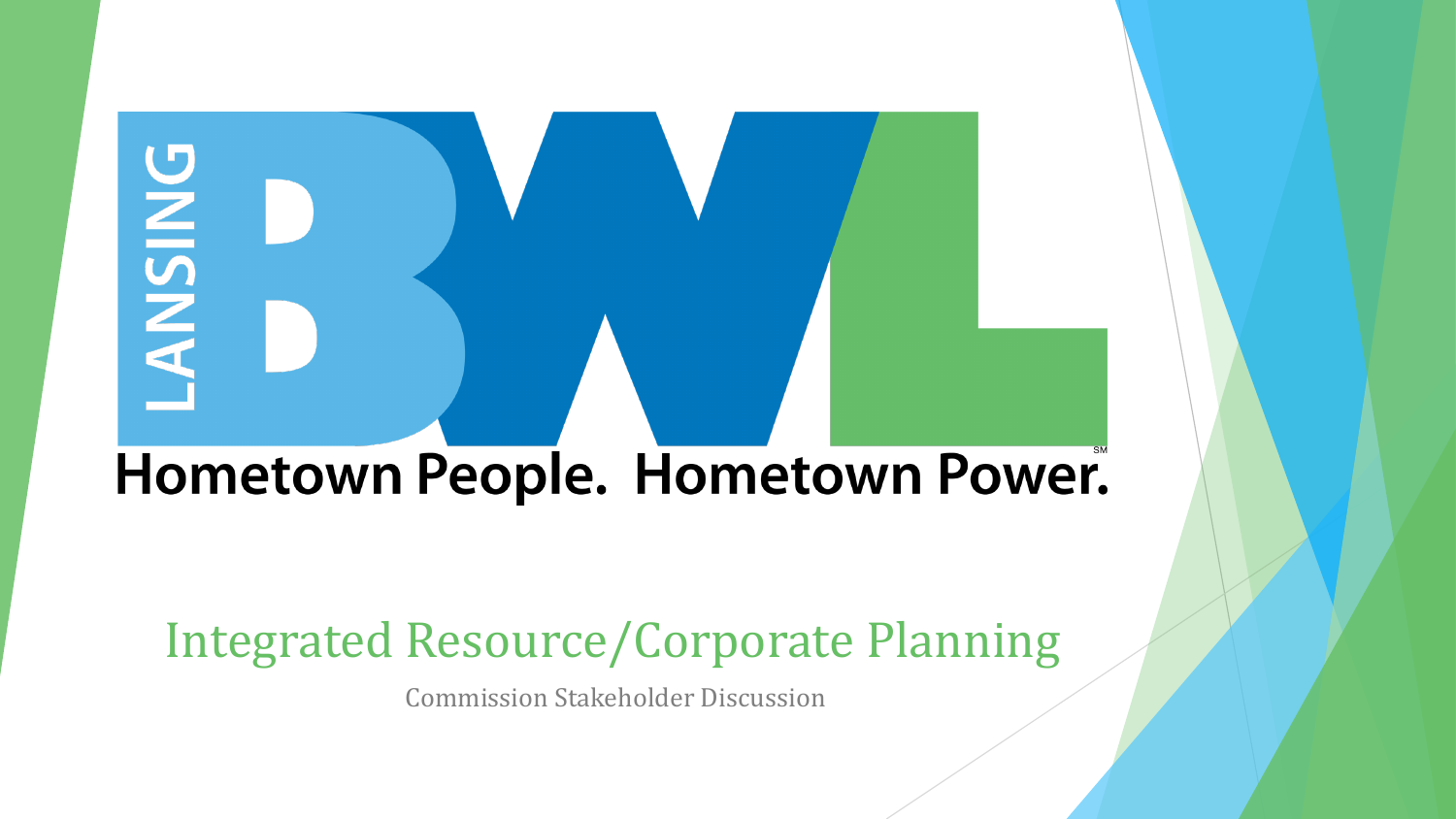







FOUNDATION AND STARTING POINT OF OUR LONG-TERM PLANNING EFFORTS.

#### FEEDS INTO THE DECISION THAT WILL BE MADE BY THE COMMISSION FOR THE STRATEGIC PLAN.

THE IRP FUNCTIONS AS A WAY-FINDER FOR BWL IN DETERMINING HOW TO MEET THE FUTURE ELECTRIC NEEDS OF CUSTOMERS.



## Integrated Resource Plan (IRP)/Corporate Planning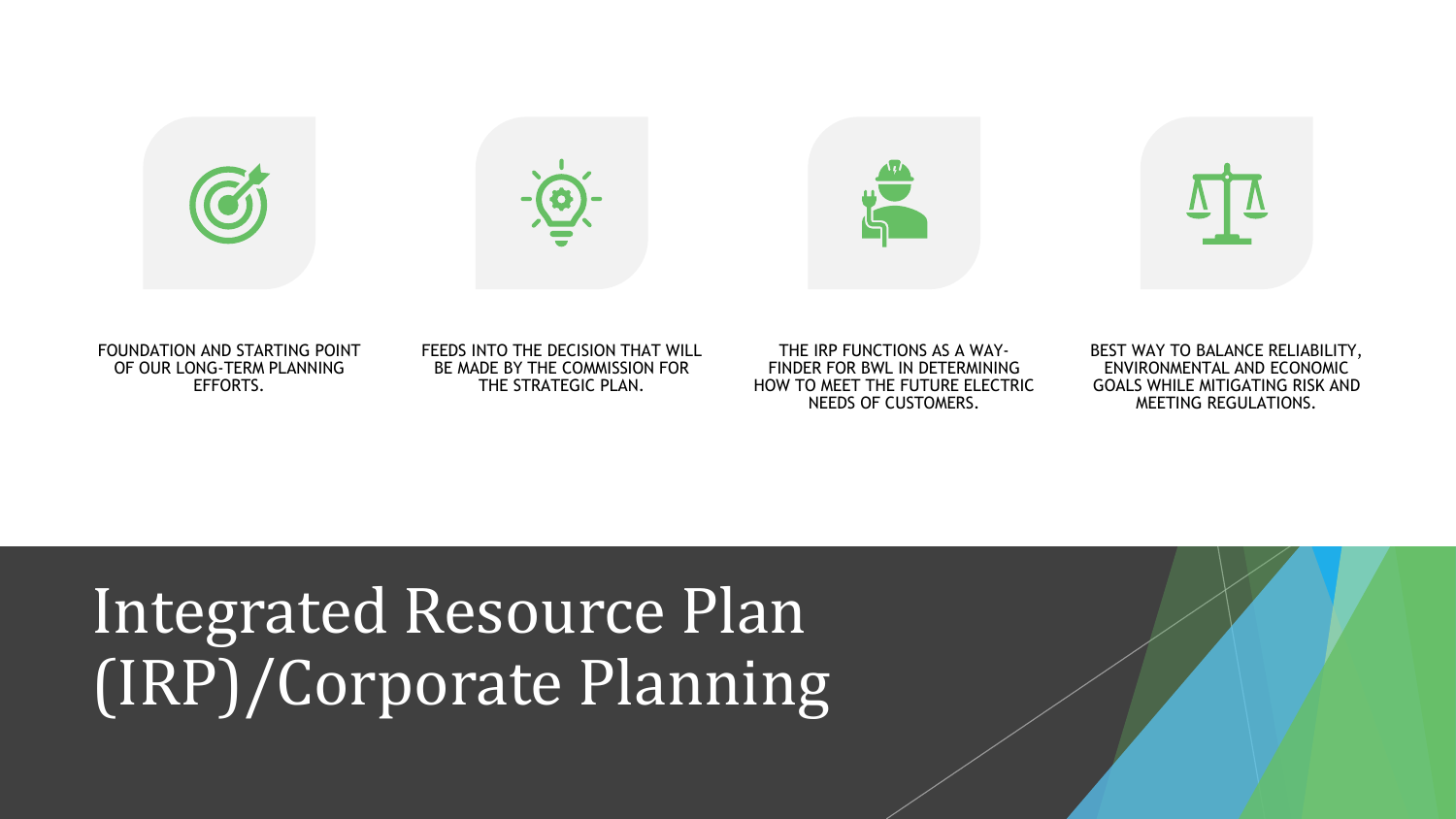### TIMELINE & STAGES

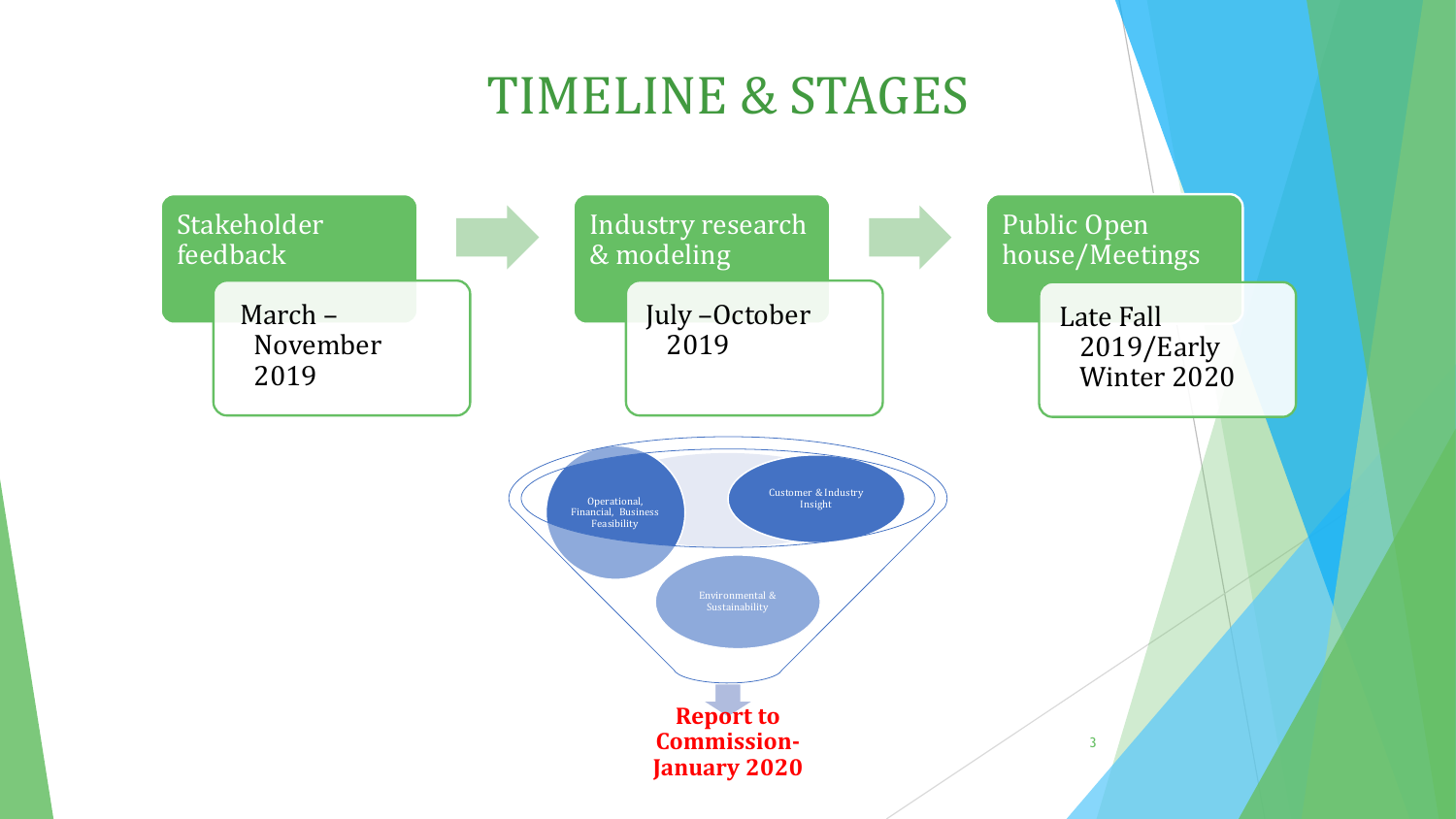### INTEGRATED RESOURCE PLAN: STAKEHOLDER ENGAGEMENT

#### **GOAL**

- To acquire insight on needs and interests of actual and potential customer constituents
- Insight on customer industry awareness and interest in exploring strategies that permit the balance of reliability, environmental and economic goals
- Allow interested parties an opportunity for input and secure community support for recommendations

#### **TARGET STAKEHOLDERS**

- Current plan involves a series of small group discussions from March 2019 through June 2019
- Anticipate additional discussions to continue through November 2019
- The community participants includes environmental interest groups, neighborhood associations, municipal representatives, large commercial/industrial customers, and any other individuals identified through this stage

#### **DELIVERABLE**

- A summary report reflecting the discussion process and feedback received
- Given that stakeholder feedback may continue through out the IRP process, this report will likely not be finalized until the Commission report. However, interim updates will be available as needed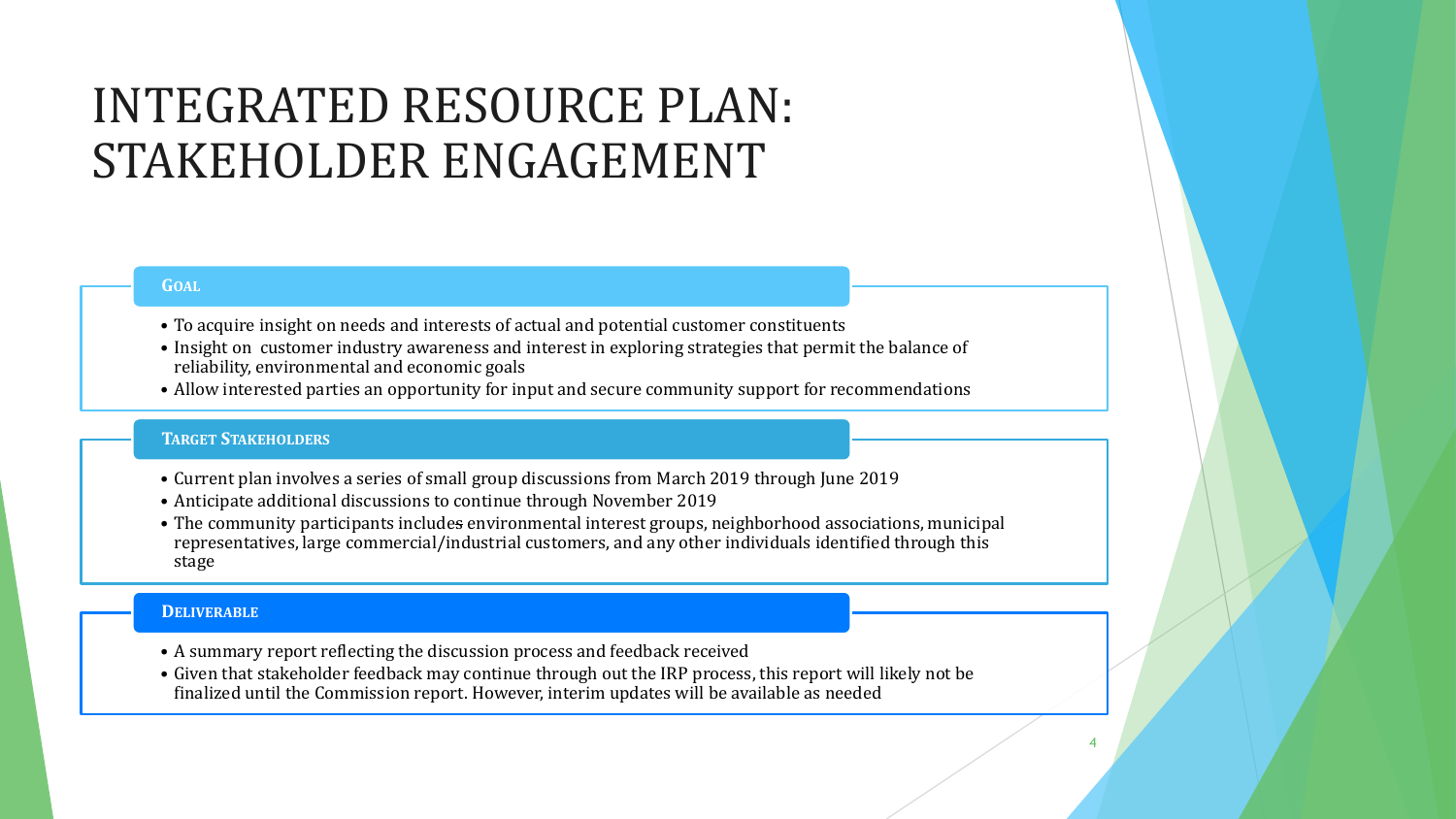### Discussion Topics



SUSTAINABILITY & ENVIRONMENTAL RESPONSIBILITY



INDUSTRY TREND FAMILIARITY



RATE FLEXIBILITY & ENERGY MANAGEMENT



ECONOMIC DEVELOPMENT & OTHER GOALS



STRATEGIC PLANNING DISCUSSION OPPORTUNITIES AND FEEDBACK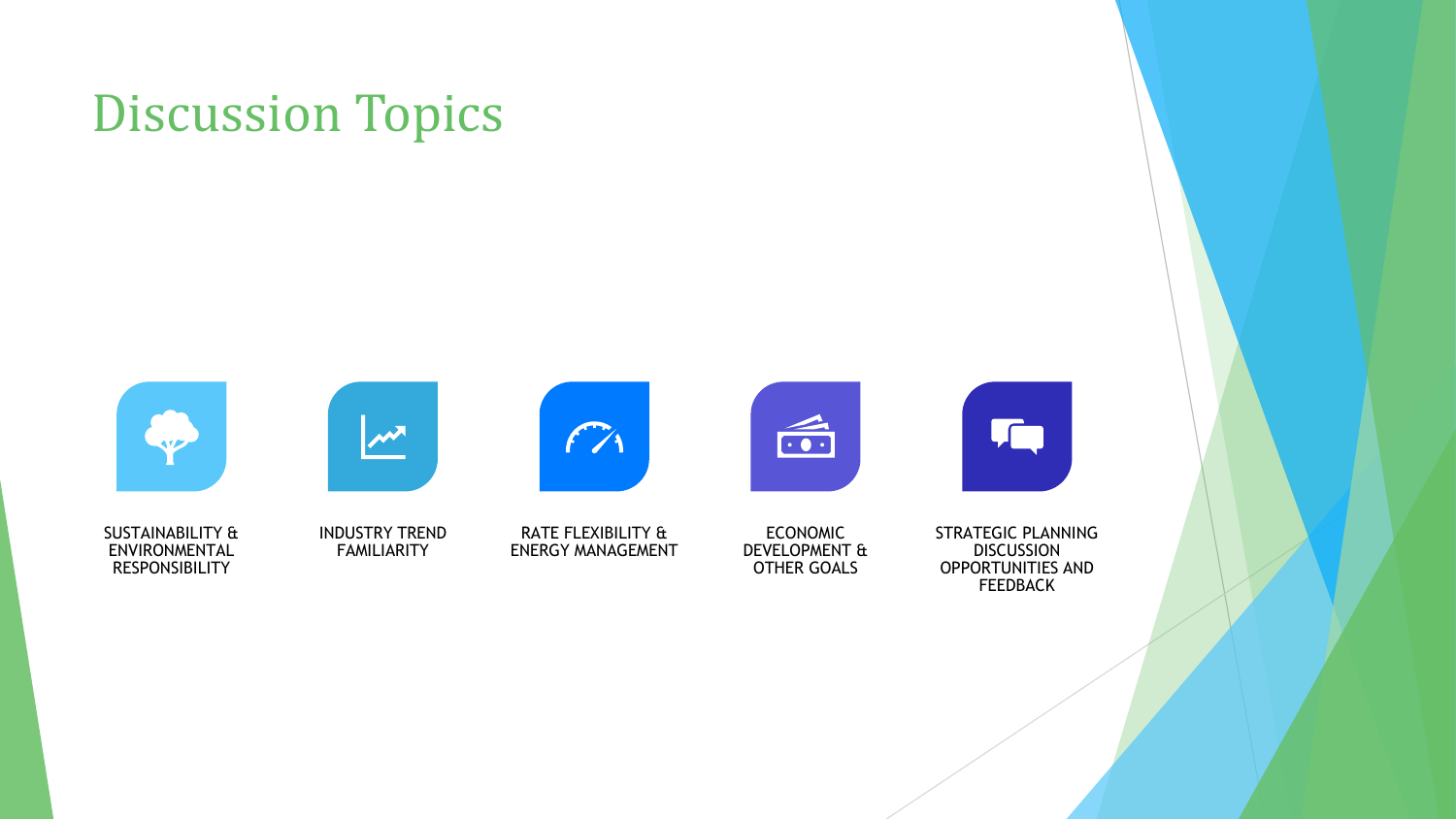### Sustainability & Environmental Responsibility

- Do you have any sort of sustainability goal or initiative?
	- ▶ How do you think BWL could partner with you to achieve those goals?

O

െ

- ▶ Do you want visible sustainability engagement with renewables onsite or in a joint community project?
	- How important is locally sourced generation to you?
- ▶ Would you want to meet these sustainability commitments through contracts and rate-based products?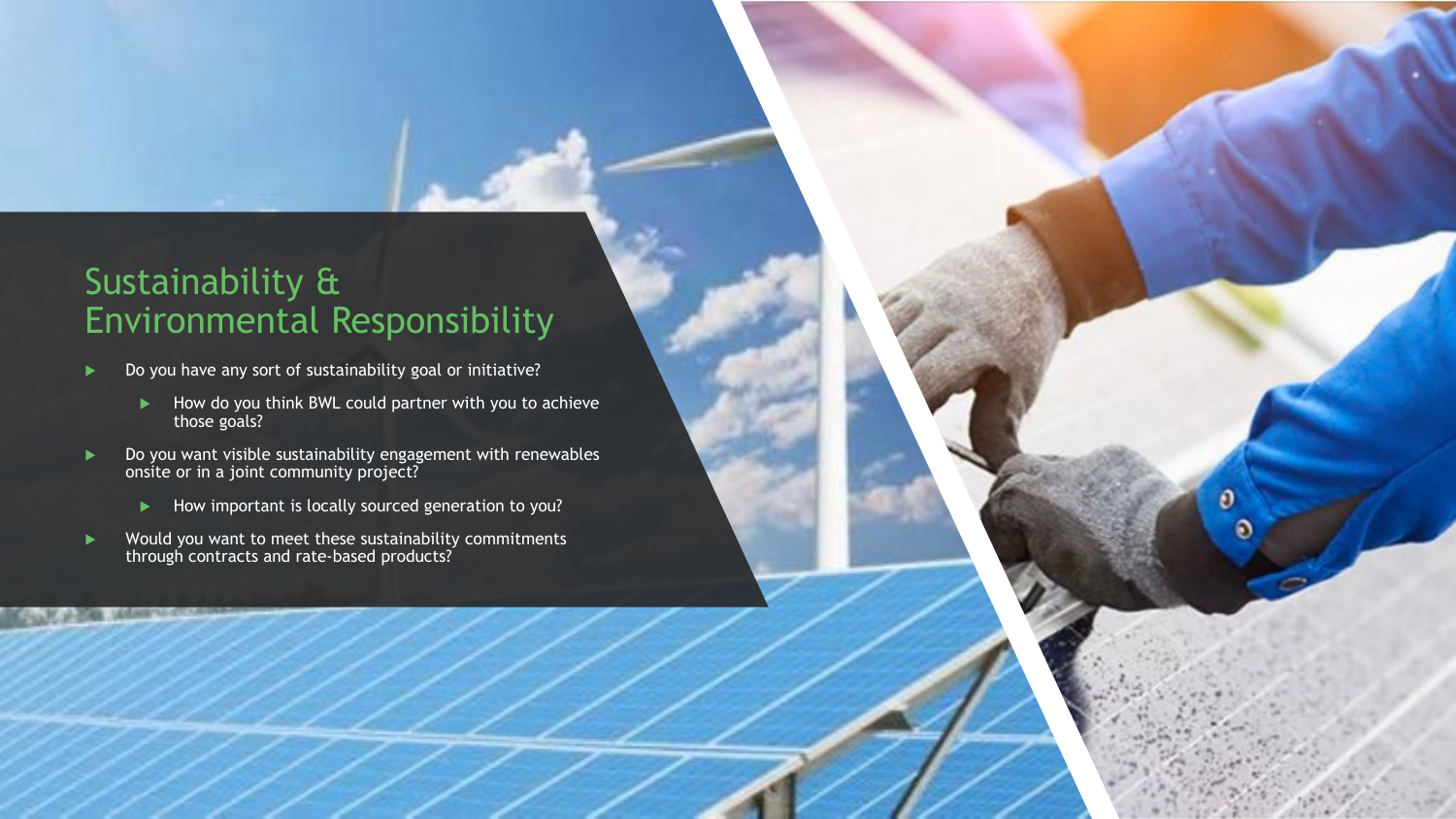### Industry Trend Familiarity

- $\blacktriangleright$  Talk to us about the following technologies and concepts:
	- Distributed Generation (DG)
	- **Demand Response (DR)**
	- Electric Vehicles (EVs)
	- ▶ Battery Storage
	- Net-zero Buildings
	- **Energy Waste Reduction (EWR)**
	- **Microgrids**
	- Renewable Energy Credits

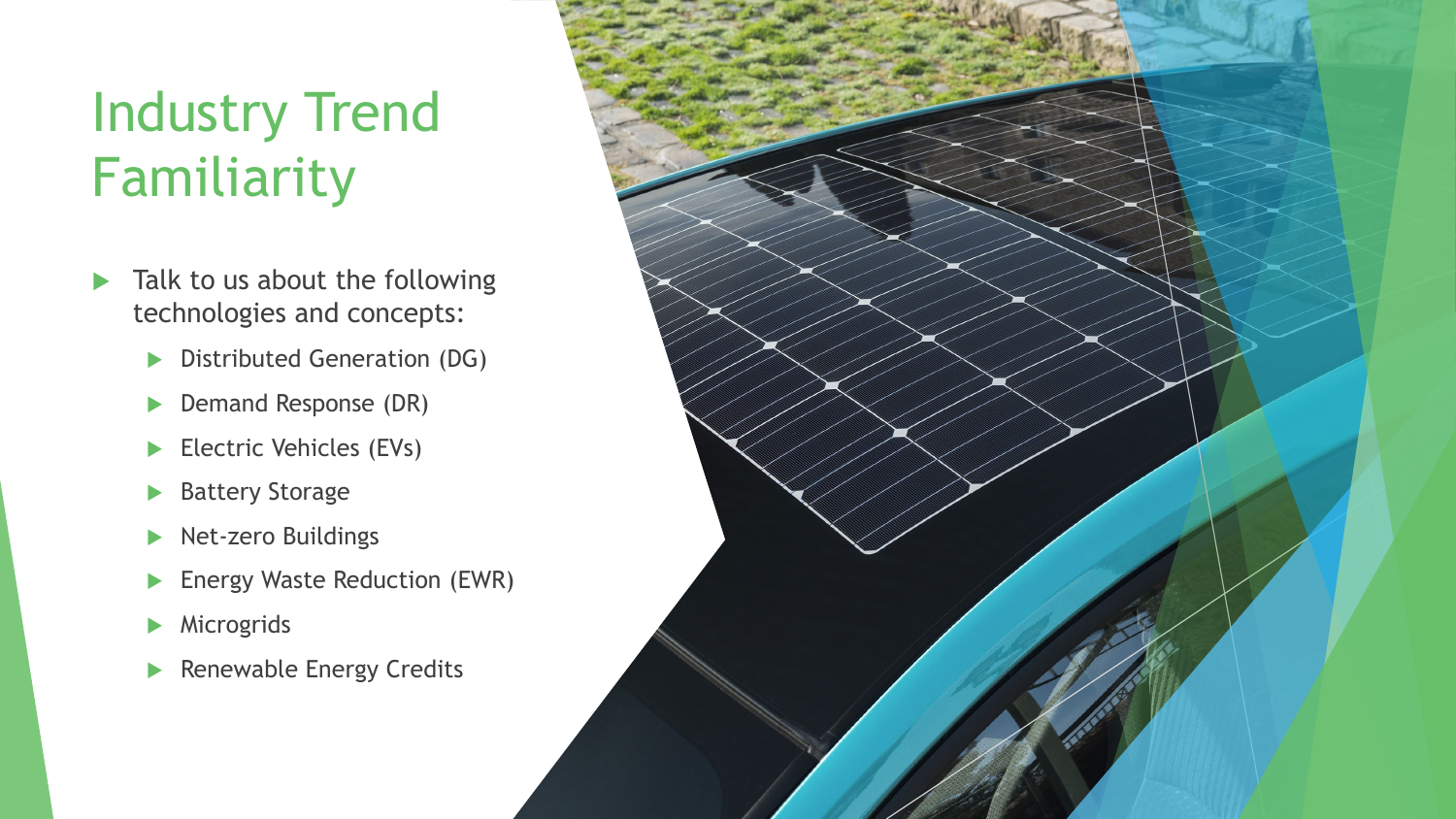### Rate Flexibility & Energy Management



**Demand Side Management (DSM) opportunities in programs like direct load control through utility installed switches or devices that would allow the utility during peak times to temporarily shut off cooling loads to reduce consumption.**

Would you or the community be interested in this type of program?

**Other Programs allow for different pricing signals to be sent to users allowing them to make informed choices on their energy consumption during critical peak usage events.**

Would you or the community be interested in this type of programs?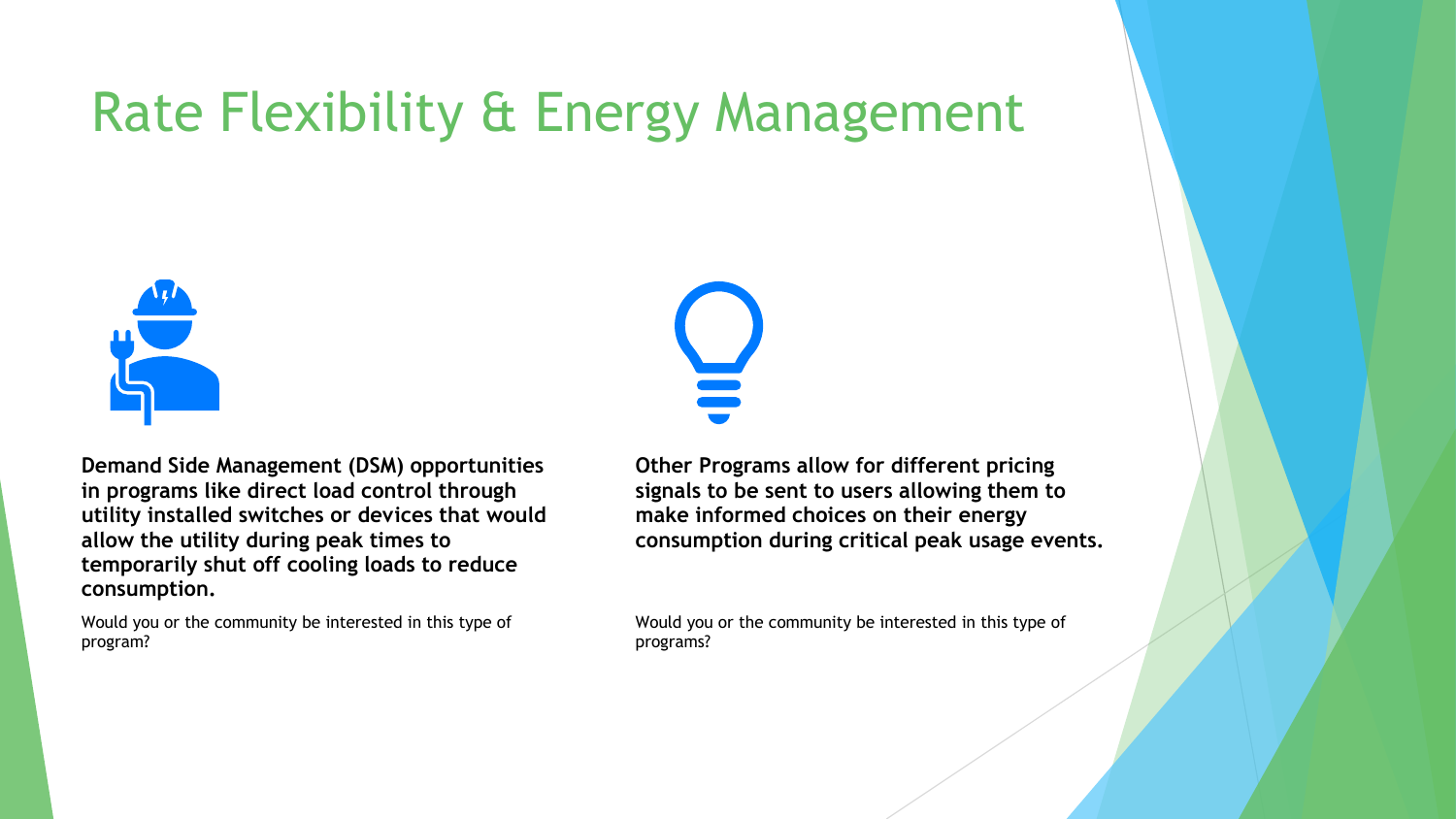### Economic Development & Other Goals



SHOULD COMMUNITY ECONOMIC DEVELOPMENT BE CONSIDERED A PRIORITY?

WHAT OTHER GOALS DO YOU THINK BWL SHOULD PURSUE?